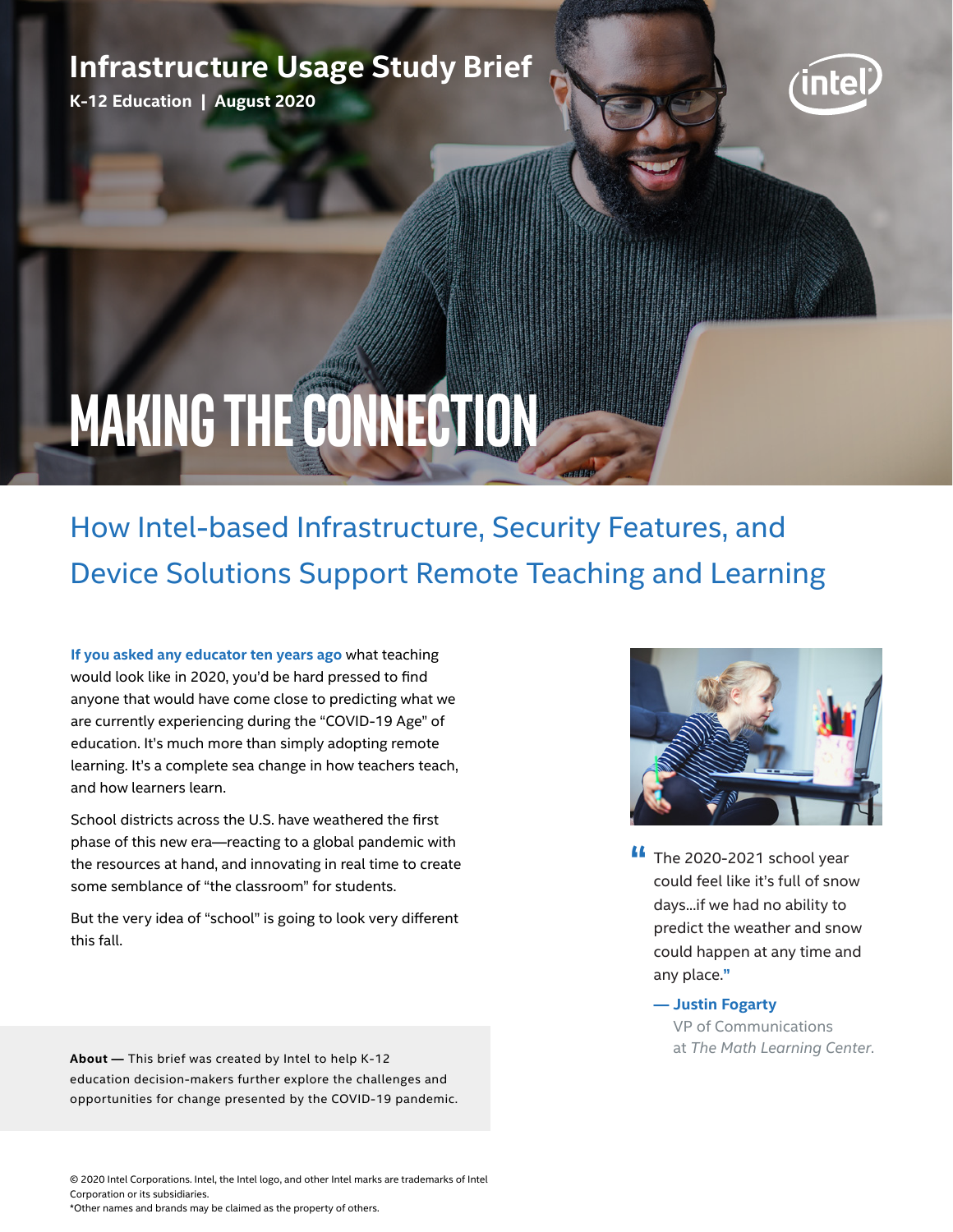# **New Rules for Schools**

Regardless of a district's unique roll-out strategy, remote learning is almost guaranteed to be a major part of the equation. Mike Magee, the CEO of [Chiefs for Change](https://chiefsforchange.org/)-a nonprofit, bipartisan network of diverse state and district education chiefs—says, though impossible to predict, it would be foolhardy to not have some strong distance learning strategy at the ready. "We don't have a single member who is not planning for some amount of distance learning next year."

The first technology-related issue many districts have had to grapple with is determining how best to get devices into the hands of students who need them. While some districts are focused on one operating system or platform, many use a variety of the three major education systems —Microsoft Windows\*, Google Chrome\*, and Apple iOS\*—across their technology ecosystem. Managing the huge number of devices going home, integrating existing devices that students already have access to, and ensuring connectivity are challenges that schools will continue to struggle with as they prepare for the coming school year.

### **Network Support**

Next, there is the issue of the infrastructure needed for remote learning that most district IT departments have to support. What are the bandwidth considerations? How do IT departments need to modify their network configuration to enable remote access? What security risks and potential threats to privacy do these changes pose? While students and teachers may be utilizing home internet services for at least some of the school year, many school districts simply lack the infrastructure to effectively deliver online instruction. And, what of the demands on administrators and support staff?



#### **Logistical Woes**

Then, there are the logistics involved with proposed rotation schedules. Let's say that a district were to host half of a school's student body on Mondays and Tuesdays, with the other half attending Wednesdays and Thursdays, and each half attending on alternating Fridays. How are schools to assure consistency in this sort of blended implementation? How and when are remote learning resources developed and deployed to maintain learning at home? Are teachers required to work longer hours to support both on-site and online learning? Will more staff be required? Rotation schedules may also receive scrutiny and pushback from teachers' unions.

After remote and blended learning solutions are implemented, how will educators and administrators gauge student and systemic efficacy? A recent *Wall Street Journal* article ["The Results Are In for Remote Learning: It Didn't](https://www.wsj.com/articles/schools-coronavirus-remote-learning-lockdown-tech-11591375078)  [Work"](https://www.wsj.com/articles/schools-coronavirus-remote-learning-lockdown-tech-11591375078) has already called out several problems encountered with remote learning. But what were the alternatives? Simply not schooling? Or pretending the pandemic didn't exist and maintaining business as usual, putting countless lives in danger? To move forward so that remote learning can grow and flourish, schools need analytics and data to judge what's working and what's not working.

### **Equity Considerations**

Ensuring equity and consistency with remote learning is a significant challenge. For example, broadband is not dependable across New York's five boroughs, much less within our nation's many rural districts. Another example: Southern California has the largest foster child population in the country—nearly 50,000— as well as a significant homeless student population. And what about teachers? Many educators lack dependable connectivity at home as well, which can seriously undermine remote learning. Yet while the challenges are formidable, virtual classrooms may indeed be an equity opportunity.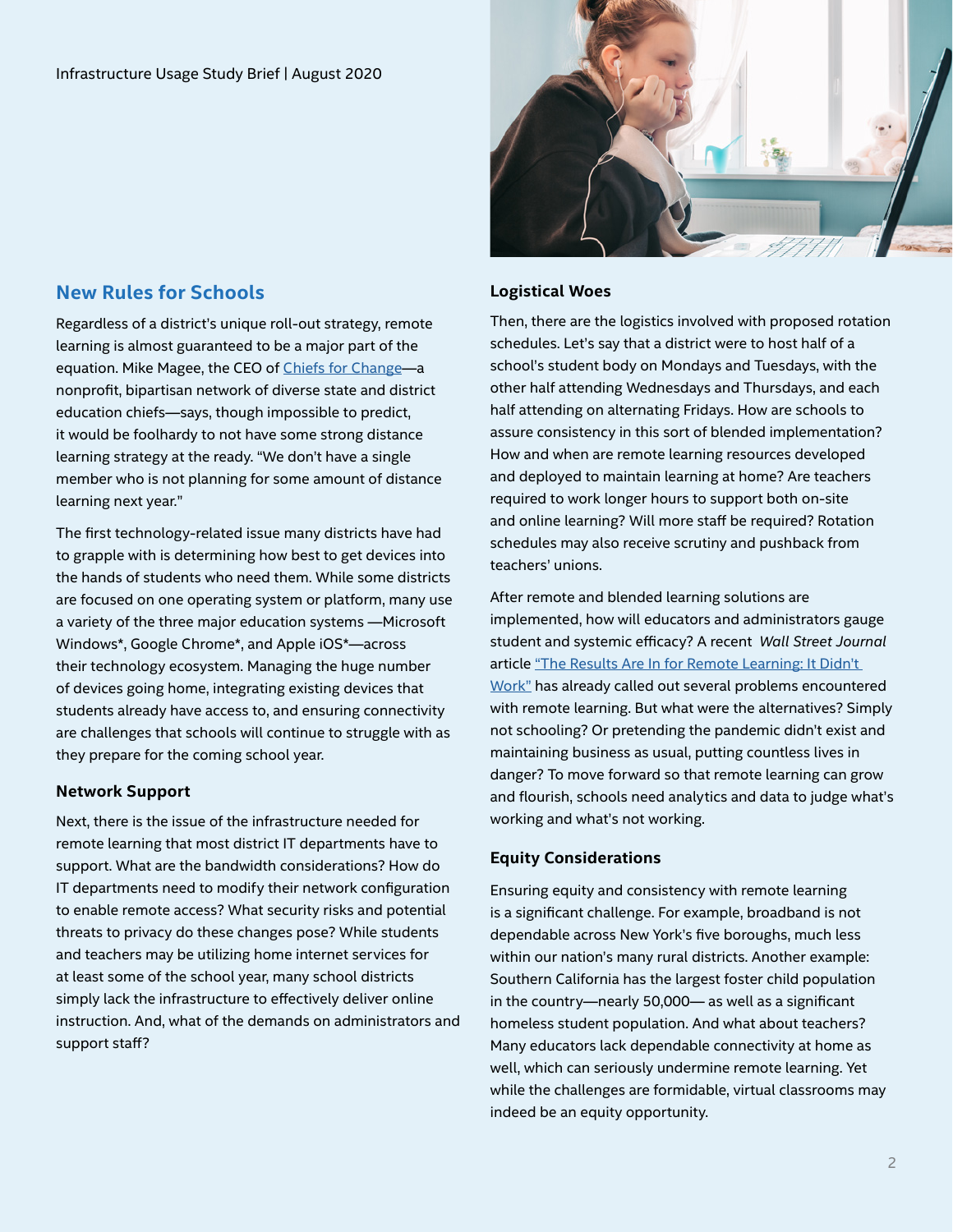# **Opportunities for Change**

For the 2020-21 school year, schools are working to transition from an emergency school closure response approach, to a more comprehensive approach that values the quality and continuity of learning while prioritizing students' social, emotional, and mental health needs.

Step one in establishing a high-quality remote learning environment is, of course, the availability of devices that can deliver rich, remote learning experiences. The pandemic presents challenges in getting these devices into the hands of administrators, teachers, and students promptly.

Today's districts need to be more resilient and agile than ever before. While IT infrastructure has far too often been the third wheel of K-12 decision making, it must allow for seamless expansion and contraction to ride the new ebb and flow of demand. Even apart from remote learning scenarios, most every district device is used in some sort of hybrid fashion, everything from interacting with an on-prem Student Information System to connecting with cloud-based services and Learning Management Systems.

Connectivity is another part of the equation. In addition to learning devices, students and faculty often also need phones and tablets connected to school networks, meaning that districts should plan on supporting roughly three devices per student/faculty. Los Angeles Unified School District, for instance, has invested resources into their infrastructure and are looking to upgrade to Intel® WiFi 6 (which boosts speeds for individual devices by improving networks).

# **Intel® Solutions**

Silicon-enabled security technologies ensure hardware platform integrity so that schools and districts can better protect sensitive student-related data and detect threats. Discover a robust array of Intel's [security](https://www.intel.com/content/www/us/en/security/overview.html)  [services and hardware-based solutions](https://www.intel.com/content/www/us/en/security/overview.html).



# **The Zero Trust Security Model**

Ensuring data privacy in differing learning environments is top of mind with today's education decision makers. This means remotely handling sensitive information while adhering to **CIPA** (Children's Internet Protection Act) and [FERPA](https://www2.ed.gov/policy/gen/guid/fpco/ferpa/index.html) (Family Educational Rights and Privacy Act) guidelines.

One approach to address both security and data privacy is to embrace the [Zero Trust Model.](https://www.k12blueprint.com/sites/default/files/K12-Building_Zero_Trust_Ecosystem.pdf) Zero Trust is exactly that: *having no trust in anyone or anything that could possibly breach data security.* This approach requires an integrated defense strategy that takes into account such threats to security as the cloud, where sensitive data is shuttled back and forth (oftentimes between an on-premises school network and outside locations). Data security perimeters are seldom clearly defined due to applications and data stores that can be both on-premises and in the cloud (which could either be public, private, or a hybrid), with users accessing them from multiple devices and locations. This could impact a number of tasks such as accessing VPN for mission-critical applications, and even HR issuing payroll safely in a remote environment. Another consideration might be concerns that pushing too much data up in the cloud could prove expensive in the event it needs to be pulled down again.

### **Intel vPro® Platform**

Security and privacy used to be viewed as a perimeter defense issue. But now, in this age of COVID-19, many devices are "out in the wild" to support remote learning. Many employees are performing management tasks inside the school system, yet often updating outside sources. Student Personally Identifiable Information (PII) will undoubtedly end up on devices outside of school, requiring hardware-based security.

[Intel vPro](https://www.intel.com/content/www/us/en/architecture-and-technology/vpro/vpro-platform-general.html) is of interest to today's schools and districts, especially with HR and administration operating remotely. The Intel vPro® family of processors offers enhanced security in the form of multi-factor authentication, full disk encryption, and Remote Secure Erase. School IT and faculty will appreciate it's remote managed support abilities, which allows remote updating and repair of equipped devices.